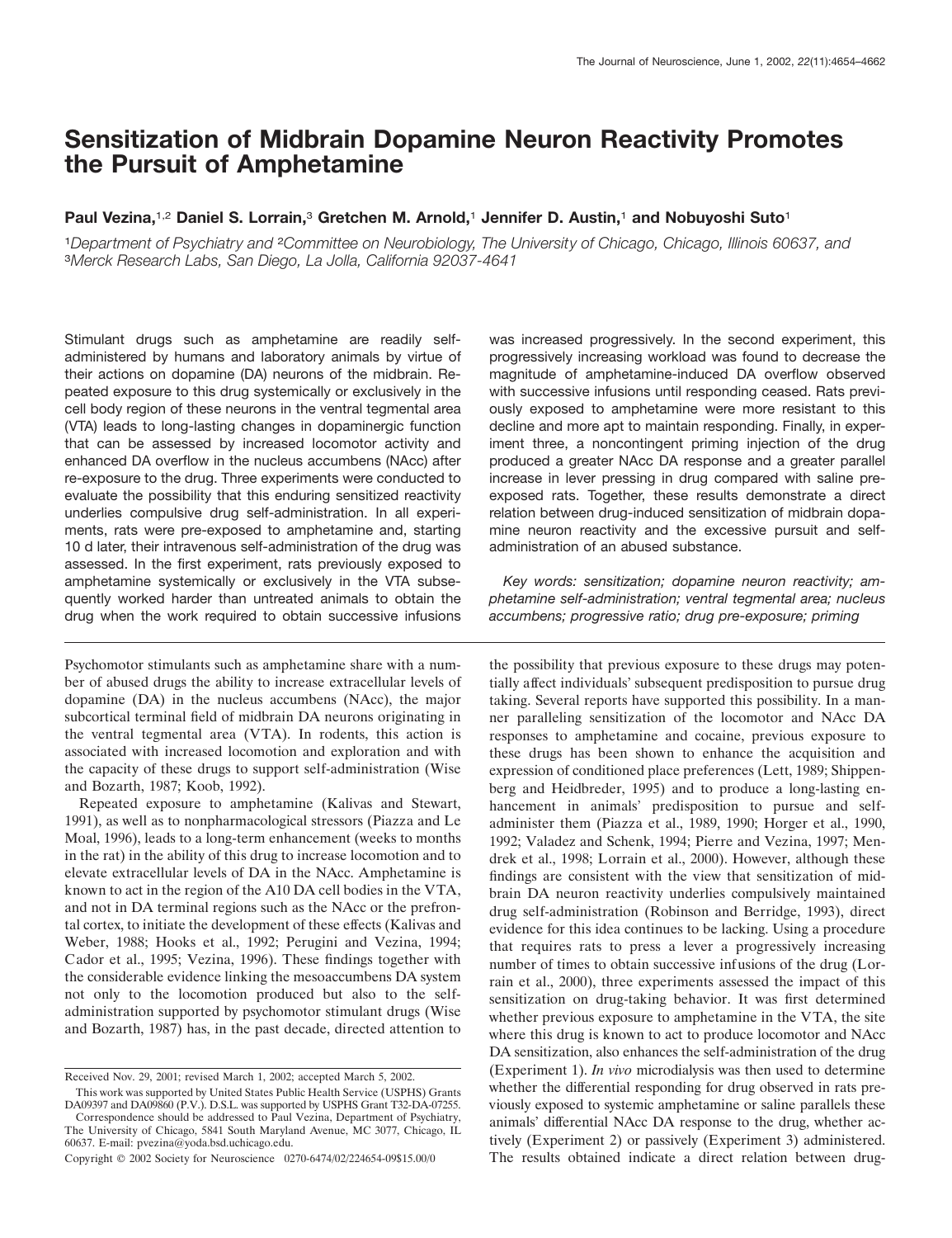induced sensitization of midbrain DA neuron reactivity and the excessive pursuit and self-administration of the drug.

# **MATERIALS AND METHODS**

## *Subjects*

Male Long–Evans rats (Harlan Sprague Dawley, Madison, WI), weighing 250–300 gm on arrival, were used. They were housed individually in a 12 hr light/dark reverse cycle room with food and water available *ad libitum*. Animals were allowed to acclimate to these conditions for 3–4 d before the start of any procedures. All testing was conducted during the dark period of the light cycle. Rats were fitted with an intravenous catheter in the right external jugular vein. Some rats were also implanted bilaterally with guide cannulas aimed at the VTA [anteroposterior (AP)  $-5.6$ , mediolateral (ML)  $\pm 0.6$ , dorsoventral (DV)  $-8.9$ ] or the NAcc  $(AP + 2.4, ML ± 1.5, DV - 7.5 mm from skull and bregma).$  Cannulas were angled at 16° (VTA) or 10° (NAcc) to the vertical and positioned 1 mm above the final injection site. Obturators were inserted into the guide cannulas after surgery. Rats used in the microdialysis experiments were fitted with an intravenous catheter and implanted unilaterally with a guide cannula aimed at the NAcc (DV  $-6.5$  to  $-8.5$  from skull; Paxinos and Watson, 1986). This cannula was angled at 10° to the vertical and positioned 5 mm above the ventralmost aspect of the NAcc. All intracranial implants were made before and intravenous catheters fitted after the pre-exposure injections (see Design and procedure). Rats were given a 7–10 d recovery period after the intracranial implants. All surgical procedures were conducted under sterile conditions with the animal under deep anesthesia (ketamine, 100 mg/kg, i.p.; xylazine, 6 mg/kg, i.p.) as previously described in reports from this laboratory (intravenous catheters, Pierre and Vezina, 1997; intracranial implants, Perugini and Vezina, 1994; microdialysis implants, Jolly and Vezina, 1996, Vezina, 1996) and, together with all remaining experimental procedures, according to an approved Institutional Animal Care and Use Committee protocol.

## *Design and procedure*

All experiments consisted of a drug pre-exposure phase and, starting 10 d later, testing for amphetamine self-administration. Intravenous catheters were fitted at least 5–7 d before the beginning of self-administration testing.

*Experiment 1.* Rats in different groups were pre-exposed to amphetamine or saline either into the VTA, the NAcc, or intraperitoneally, as described below. Unless stated otherwise, the concentration of amphetamine used throughout the subsequent intravenous self-administration phase was 200  $\mu$ g/kg per infusion. To establish a dose–effect curve, rats in separate groups were pre-exposed to amphetamine intraperitoneally and subsequently tested with one of five self-administered doses of amphetamine (50, 70, 100, 200, or 300  $\mu$ g/kg/infusion) under the progressive ratio (PR) schedule. Rats tested with  $50-100 \mu g/kg$  per infusion under the PR schedule first self-administered 100  $\mu$ g/kg per infusion under the fixed ratio (FR) schedules. Rats tested with  $200-300 \mu g/kg$  per infusion under the PR schedule first self-administered 200  $\mu$ g/kg per infusion under the FR schedules.

*Experiment 2.* Rats were pre-exposed to intraperitoneal amphetamine or saline and tested for their self-administration of 200  $\mu$ g/kg per infusion of amphetamine as outlined below. Microdialysis was used to estimate extracellular levels of DA in the NAcc in animals selfadministering amphetamine on days 4 to 5 of PR testing. To confirm the amphetamine dependence of the self-administration and NAcc DA responses observed during testing, separate rats in a first control group (no drug control group) were treated as those above but, on the microdialysis test day, received no infusions after depression of the lever. Additional rats in a second control group (FR control group) were tested to permit the assessment of the specific impact of the increasing workload imposed by the PR schedule of reinforcement on the ability of amphetamine to maintain self-administration and NAcc DA responding to successive infusions of the drug. These control animals received no pre-exposure injections and were trained to emit a constant amount of work (five presses: FR5) to receive successive amphetamine infusions. They were tested daily on the FR5 schedule until microdialysis testing after 3–4 d of self-administration on this schedule. Microdialysis probes were lowered into the NAcc on the day before microdialysis testing, and rats were kept in dialysis chambers for the next 18–20 hr. After the collection of four baseline samples, rats were moved to the self-administration chambers, and an additional three baseline samples were collected before the levers were inserted, and more samples were collected. Rats tested under the PR schedule were tested for an additional 240 min, the no drug control rats for an additional 100 min, and the FR control rats for an additional 180 min. Dialysate samples were collected every 5 min.

*Experiment 3.* As in Experiment 2, rats were pre-exposed to intraperitoneal amphetamine or saline and tested for their self-administration of  $200 \mu$ g/kg per infusion of amphetamine as outlined below. In this case, however, microdialysis was used on days 4 to 5 of PR testing to estimate extracellular levels of DA in the NAcc before and after a single noncontingent priming injection of amphetamine (1.0 mg/kg, i.p.). The priming injection was made as the levers were introduced into the chambers. Subsequent pressing on the levers had no intravenous consequences. Rats were tested for 180 min after the priming injection. Dialysate samples were collected every 20 min.

### *Pre-exposure injections*

Pre-exposure injections (intraperitoneal:  $5 \times 1.5$  mg/kg amphetamine or 1.0 ml/kg saline; intracranial:  $4 \times 2.5 \mu g/0.5 \mu l$  per side of amphetamine or  $0.5 \mu$ *l*/side of saline) were administered by the experimenter, one injection given every third day (Perugini and Vezina, 1994; Vezina, 1996). During this phase, some rats in experiment 1 were placed in activity monitoring boxes immediately after the first and last injection, and their locomotor activity was measured for 2 hr. In all remaining cases, animals were transported to an experimental room, administered their respective injections, and returned to their home cages. Intracranial microinjections were made in the freely moving rat. Injection cannulas connected to 1  $\mu$ l Hamilton syringes via PE-20 tubing were inserted to a depth of 1 mm below the guide cannula tips. Injections were made in a volume of 0.5  $\mu$ *l*/side during a 30 sec period. The injection cannulas were removed, and the obturators were replaced 60 sec later. All doses refer to the weight of the salt of  $S(+)$ -amphetamine sulfate (Sigma, St. Louis, MO).

#### *Locomotor activity*

A bank of 12 activity boxes was used to measure locomotion in some rats during the pre-exposure phase in experiment 1. Each box ( $22 \times 43 \times 33$ ) cm) was constructed of opaque plastic (rear and two side walls), a Plexiglas front-hinged door, and a tubular stainless steel ceiling and floor. Two photocells, positioned 3.5 cm above the floor and spaced evenly along the longitudinal axis of each box, estimated locomotion. Two additional photocells, positioned on the side walls 16.5 cm above the floor and 5 cm from the front and back walls, estimated rearing. Separate interruptions of photocell beams were detected and recorded via an electrical interface by a computer situated in an adjacent room using locally developed software. The activity chambers were kept in a room illuminated dimly with red light.

#### *Self-administration*

Twelve test chambers were used for amphetamine self-administration testing. Each chamber measured  $22 \times 22 \times 33$  cm, was constructed of the same materials described above, and was enclosed in a plastic box that shielded animals from extraneous disturbances. White noise was supplied in each box by a ventilating fan. A single retractable response lever (5 cm above the floor) and a stimulus light (13.5 cm above the lever) were positioned on the left side wall. Each chamber was equipped with a liquid swivel to allow free movement of the animal in the chamber and delivery of drug after depression of the lever. Each animal was connected to the swivel via a steel-spring tether attached to the animal by screwing its captive collar onto the threaded portion of a custom designed L-shaped Plastics One (Roanoke, VA) cannula (20 gauge) secured to the animal's skull. Infusions were delivered by Razel infusion pumps (model A.E.; Razel Scientific Inc.). Lever presses and drug infusions were recorded and controlled via an electrical interface by a computer using locally developed software.

Starting 10 d after the drug pre-exposure phase, rats were required to self-administer 10 infusions of amphetamine intravenously in a 4 hr session on first an FR1 and then an FR2 schedule of reinforcement. Sessions lasted either until rats self-administered the 10 infusions or until the 4 hr had elapsed. Animals satisfying each criterion within 5 d were then tested on a PR schedule of reinforcement in each of five or six daily 4 hr sessions. Number of responses required to obtain successive infusions under the PR schedule was determined by  $ROUND(5 EXP (0.25 \cdot \text{infusion number}) - 5$  to produce the following sequence of required lever presses: 1, 3, 6, 9, 12, 17, 24, 32, 42, 56, 73, 95, 124, 161, 208, etc. The PR sessions lasted 4 hr or until 1 hr elapsed without a drug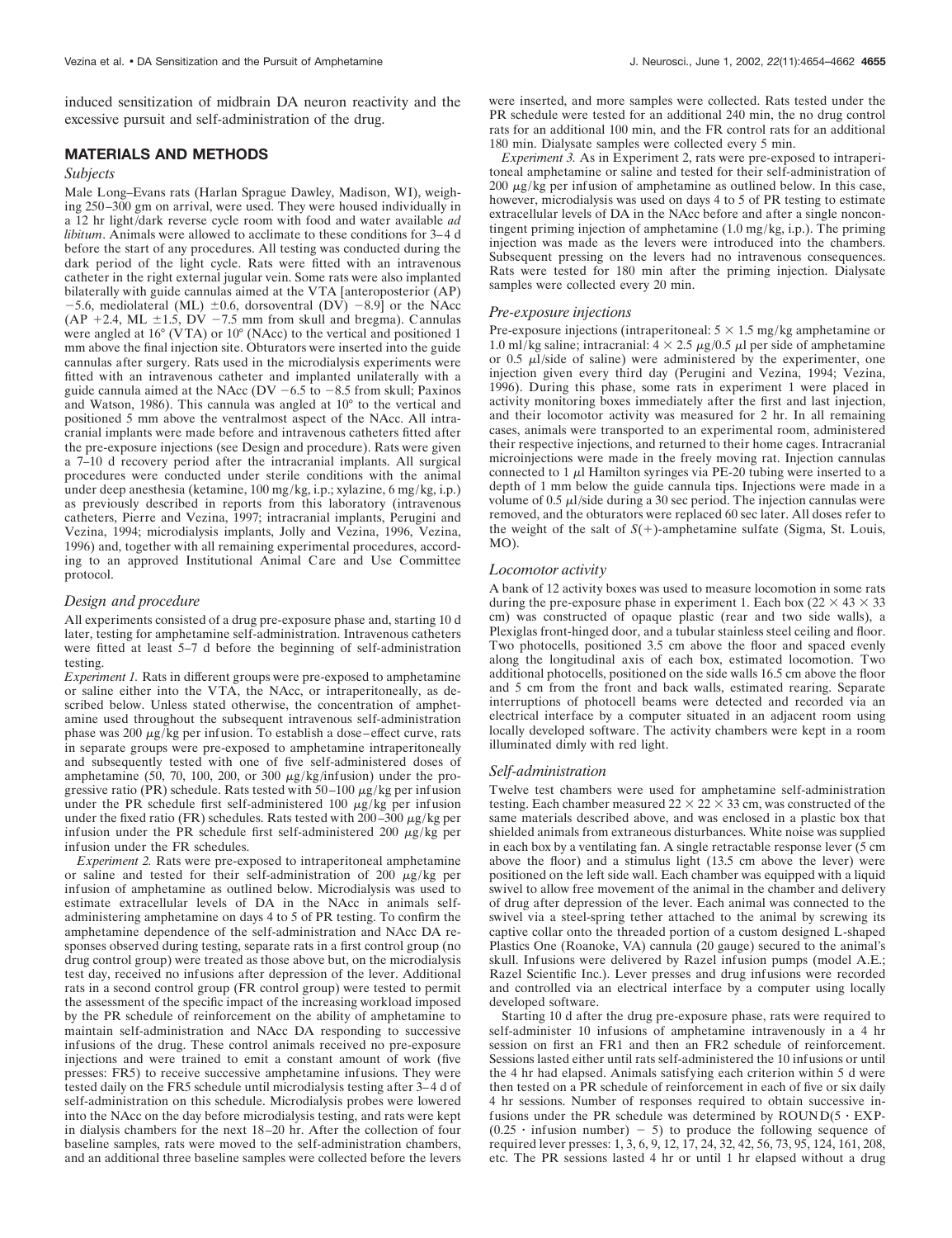infusion. The final ratio attained with a PR schedule has been defined as the subject's break point (Richardson and Roberts, 1996; Lorrain et al., 2000).

Rats in one of the control groups in experiment 2 (FR control group) received no pre-exposure injections and were trained to emit five lever presses (FR5) to receive successive amphetamine infusions. Before testing on the FR5 schedule of reinforcement, they were required to self-administer 10 infusions of amphetamine intravenously in a 4 hr session on first an FR1, an FR2, and then an FR3 schedule of reinforcement. All of these animals satisfied each criterion within 5 d.

Of the 231 animals tested, 11 (seven amphetamine and four saline pre-exposed) failed to satisfy the FR criteria and were excluded. After completion of the experiment, the remaining rats were administered a lethal dose of Nembutal via their jugular catheter. Animals that did not lose muscle tone within 5–10 sec and expire promptly were ruled to have nonpatent catheters and were excluded (11: again, seven amphetamine and four saline pre-exposed).

## In vivo *microdialysis and chromatography*

Eight chambers (38  $\times$  32  $\times$  34 cm) constructed of the same materials described above and enclosed in a plastic box were used to house animals after microdialysis probe insertion and before moving them to the self-administration chambers. Animals were connected via a steel-spring tether to a liquid swivel and collection vial positioned outside the plastic shell. Concentric microdialysis probes were constructed in the laboratory and perfused with a modified Ringer's dialysate at  $1.5 \mu$ l/min (Jolly and Vezina, 1996; Vezina, 1996).

In self-administering rats, samples were collected at 5 min intervals and frozen for later assessment of DA by an HPLC system using electrochemical detection (EC) and consisting of a 300  $\mu$ m inner diameter (i.d.) 15 cm column packed with 3  $\mu$ m C-18 BDS particles, an Antec micro electrochemical detector (using a 22 nl volume microflow cell with a glassy carbon working electrode maintaining an applied potential of  $+0.7$ V relative to the Ag–AgCl reference electrode), and a 0.09 M sodium acetate mobile phase containing 35 mM citric acid (Hull et al., 1995). In rats tested after a single priming injection, samples were collected at 20 min intervals and processed immediately with an HPLC-EC system consisting of a 4.6 mm i.d. 10 cm column packed with 3  $\mu$ m C-18 ODS particles, a Coulochem detector (conditioning cell oxidizing at  $+300$  mV; analytical cell electrodes set to  $-50$  and  $-350$  mV), and a 0.04 M sodium acetate mobile phase (Jolly and Vezina, 1996; Vezina, 1996).

#### *Histology*

After verification of catheter patency and expiration of the animals, the brains of those rats that had been fitted with intracranial implants to permit drug microinjection or microdialysis were then removed and stored in 30% sucrose–formalin solution. Forty micrometer coronal sections were mounted on gelatin-coated slides and stained with cresyl violet for verification of cannula tip and microdialysis probe placements. Nine rats were pre-exposed to saline injections in sites outside the VTA. As was found with rats pre-exposed to amphetamine in sites outside the VTA (Fig. 1*C*), these animals also failed to distinguish themselves from VTA saline pre-exposed rats during self-administration testing.

#### *Data analyses*

The pre-exposure locomotor data in experiment 1 were analyzed with between-within ANOVA with drug (two levels: amphetamine and saline) as the between factor and days (two levels: first and last injection day) as the within factor. The self-administration data collected in the different experiments were analyzed either with *t* tests for independent samples (days to criterion under the FR schedules, number of infusions obtained averaged over six PR test days and duration of responding and number of infusions obtained or earned in a single PR test session in saline vs amphetamine pre-exposed rats), one-way between ANOVA (number of infusions obtained averaged over six PR test days) with pre-exposure condition as the between factor (three VTA pre-exposure levels) as well as two-way between ANOVA (number of infusions obtained averaged over five PR test days) with pre-exposure (two levels: amphetamine and saline) and self-administered dose of amphetamine (five levels) as the between factors in the dose–response experiment. The NAcc DA data collected in experiments 2 and 3 were analyzed either with *t* tests for independent samples (peak levels attained in saline vs amphetamine pre-exposed rats) as well as one-way within ANOVA (DA levels at and after a single amphetamine infusion) with time (three levels) as the within factor. Post hoc Scheffé comparisons were made according to Kirk

(1968). For all self-administration data obtained with the PR schedule, the actual data analyzed were the number of infusions obtained or earned rather than the number of presses emitted or the final ratios obtained because the latter were derived, by definition, from an exponential function (Richardson and Roberts, 1996).

## **RESULTS**

# **Experiment 1. Rats previously exposed to amphetamine intraperitoneally or into the VTA, but not into the NAcc, will subsequently work more to obtain the drug**

As expected, when compared with saline after the first and last pre-exposure injection, amphetamine consistently produced substantial and statistically significant increases in horizontal locomotion and rearing when administered intraperitoneally  $(F_{(1,17)} = 37.3$  and 10.7;  $p < 0.001$  and 0.005, respectively) and into the NAcc ( $F_{(1,17)} = 15.8$  and 17.8;  $p < 0.001$ ), but not when administered into the VTA ( $F_{(1,17)} = 0.0004$  and 0.27; NS). No significant effects of day or group  $\times$  day interactions were detected. Although substantial increases in locomotion are observed acutely when amphetamine is administered systemically or into the NAcc, large increases in locomotion from the first to the last day of pre-exposure are rarely observed with these injections in such designs. With systemically administered amphetamine, this most likely reflects the progressive recruitment of competing stereotypic behaviors that also show sensitization (Stewart and Vezina, 1987; Crombag et al., 1999). In such cases, as in those where amphetamine is administered into the VTA and does not increase locomotion acutely (present findings; Kalivas and Weber, 1988; Perugini and Vezina, 1994), evidence that sensitization has developed is reliably obtained by subsequently challenging animals either with lower systemic doses of the drug or by administering it via a different route. The results of such tests have consistently shown that rats previously exposed to amphetamine intraperitoneally or in the VTA, but not the NAcc, show enhanced locomotor responding to a subsequent challenge injection of the drug when compared with animals previously exposed to saline (see introductory remarks). Similarly, in the present experiments, enhanced responding resulting from these amphetamine relative to saline pre-exposure injections was subsequently assessed by testing rats for their intravenous self-administration of the drug.

Interestingly, when initially required to self-administer up to 10 infusions per session of a high dose of the drug  $(200 \mu g/kg$  per infusion) on first an FR1 and then an FR2 schedule, amphetamine and saline pre-exposed rats were indistinguishable and readily acquired the lever press response. In three separate experiments (one each with intraperitoneal, VTA, or NAcc preexposure), amphetamine pre-exposed rats acquired responding in  $3.0 \pm 0.4$ ,  $2.4 \pm 0.2$ , and  $2.8 \pm 0.3$  sessions and saline pre-exposed rats in 3.3  $\pm$  0.5, 3.0  $\pm$  0.5, and 3.5  $\pm$  0.6. *t* tests comparing saline and amphetamine pre-exposed animals in each experiment revealed  $p$  values  $> 0.05$ . In contrast, when animals were then required to lever press more and more to obtain each successive infusion under a PR schedule of reinforcement, those previously exposed to amphetamine intraperitoneally pressed threefold to fivefold more often, and as a result obtained more infusions of the drug ( $t_{17}$  = 2.2;  $p$  < 0.025) and did so over several days of testing (Fig. 1*A*). This enhancement was observed over a range of selfadministered drug doses. It can be seen in Figure 1*B* that under the PR schedule, higher doses of the self-administered drug supported more work. In rats pre-exposed to amphetamine, this effect was magnified within the limits afforded by the PR schedule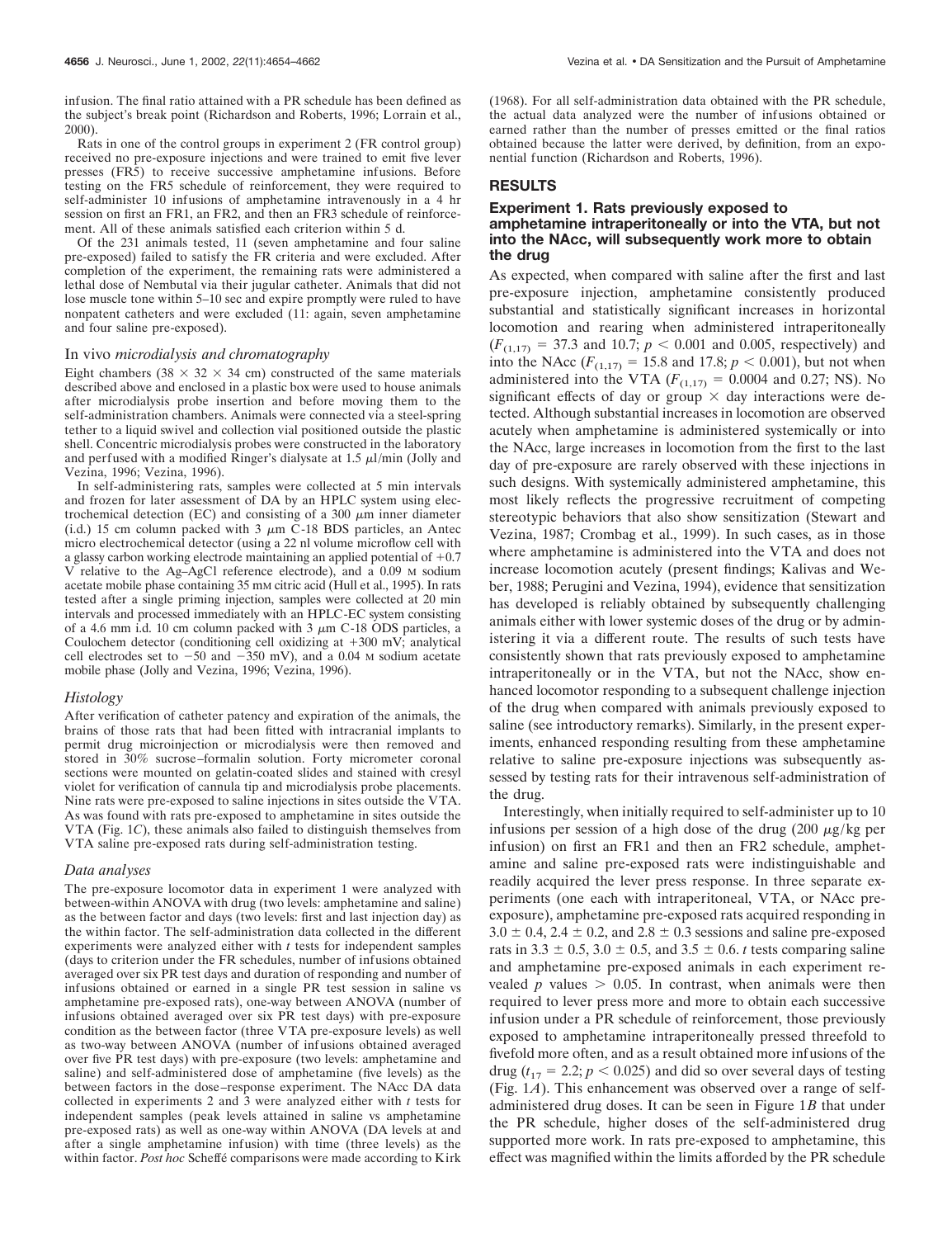

*Figure 1.* Rats previously exposed to amphetamine intraperitoneally or into the VTA, but not into the NAcc, will subsequently work more to obtain the drug. In all cases, data are shown as mean  $(±$  SEM) number of infusions obtained. The number of presses required to obtain the successive infusions is also shown. *A*, Rats pre-exposed to amphetamine or saline intraperitoneally were tested for their self-administration of the 200  $\mu$ g/kg per infusion dose of the drug under a PR schedule. Bar graphs were derived from means of the values obtained for each subject on each of the six PR test days. These are shown to the *right* as group means.  $\gamma p < 0.05$  as revealed by *t* test.  $n = 8-11$  per group. *B*, Rats pre-exposed to amphetamine or saline intraperitoneally were tested for their self-administration of one of five doses of the drug. Bars were derived from means of the values obtained for each subject on each of five PR test days. \**p* values 0.05–0.025 versus saline pre-exposed rats, as revealed by *post hoc* tests following ANOVA. *n* 5–12 per group. *C,* Rats pre-exposed to VTA amphetamine, VTA saline, or amphetamine in sites adjacent to the VTA were tested as in *A*. Injection cannula tip placements in the mesencephalon of rats in the different groups are shown at the *far right*. Overlaid line drawings (all adapted from Paxinos and Watson, 1986) each depict the caudal surface of a coronal section extending  $-5.2$  to  $-6.0$  mm from bregma. \**p* < 0.01 versus saline pre-exposed rats as revealed by *post hoc* tests after ANOVA. *n* 9–11 per group. *D,* Rats pre-exposed to NAcc amphetamine or saline were tested as in *A*. Injection cannula tip placements are illustrated as in *C*. Overlaid line drawings each depict the caudal surface of a coronal section extending  $+2.2$  to  $+3.0$  mm from bregma.  $n = 9-10$  per group.

used and the amount of drug the animals could endure (*p* values  $< 0.05-0.025$  as revealed by *post hoc* tests after ANOVA). Concentrations in excess of 300  $\mu$ g/kg per infusion produced erratic behavior and, as a result, did not support higher break

points (data not shown); at these concentrations, all animals ceased to respond early in the session and, in most cases, exhibited signs of motor impairment and intense stereotypy. The ANOVA conducted on the data obtained with the 50–300  $\mu$ g/kg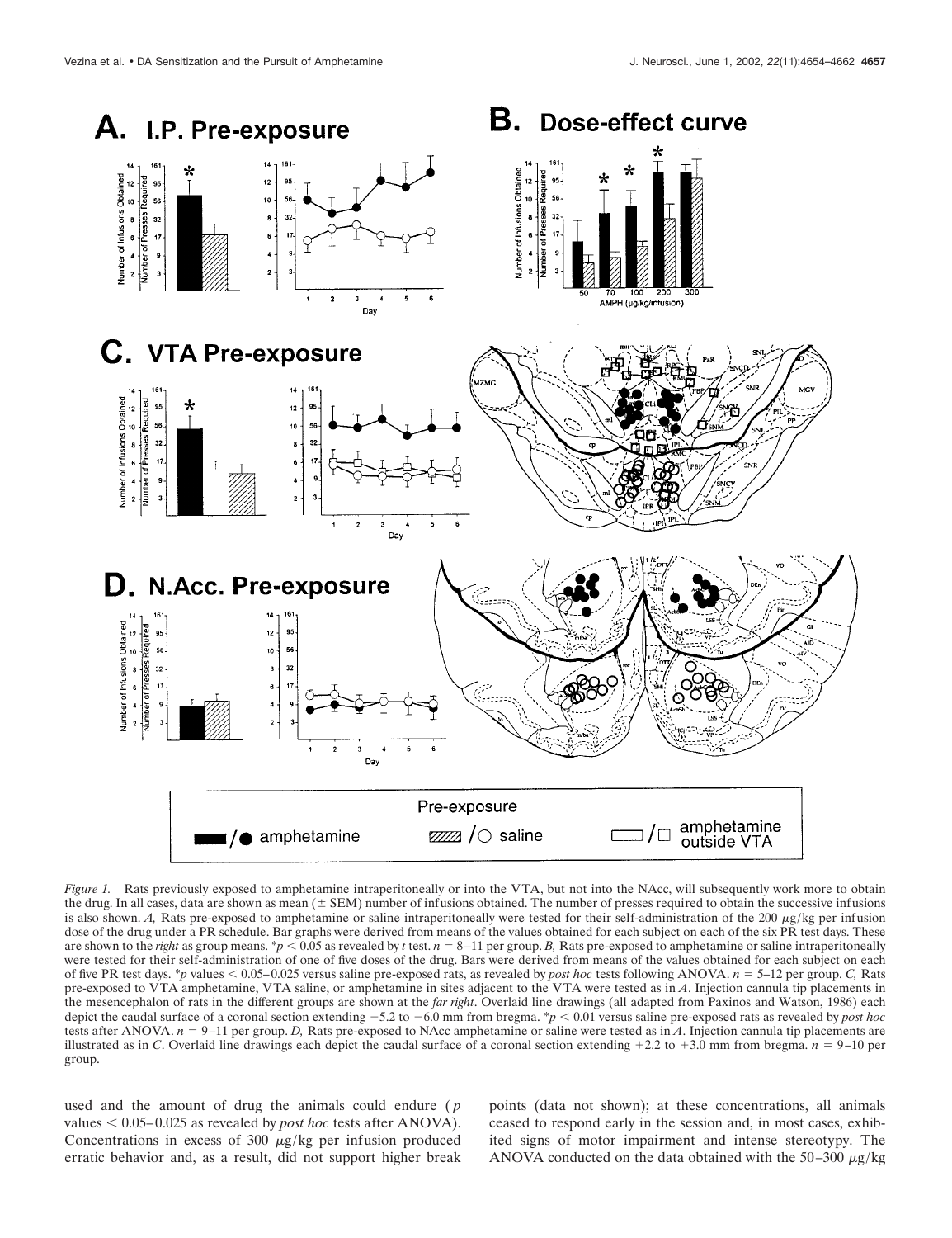

*Figure 2.* Rats previously exposed to amphetamine maintain responding and a significant drug-induced increase in NAcc DA for a longer period of time when self-administering the drug under a PR schedule requiring progressively increasing work to obtain successive infusions. *A,* Cumulative record of infusions obtained on the fourth to the fifth day of PR testing. Amphetamine pre-exposed rats obtained significantly more infusions than saline pre-exposed rats (*dashed lines*:  $9.5 \pm 1.6$  vs  $4.4 \pm 0.9$ ;  $p \le$ 0.005). *B,* Baseline. *C,* Rats transferred to self-administration chamber. *L,* Lever inserted into chamber. *B,* Extracellular concentrations of DA in the NAcc before and during amphetamine self-administration during PR testing for rats described above. Data are shown as mean picograms per microliter  $($   $\pm$  SEM) plotted over time. Dialysate samples were collected

per infusion concentrations revealed significant effects of dose  $(F_{(4,64)} = 8.6; p < 0.001)$  and pre-exposure  $(F_{(1,64)} = 10.3; p <$ 0.002). Remarkably, similar effects were observed in those rats previously exposed to amphetamine in the VTA (Fig. 1*C*) ( $p$  < 0.01 as revealed by *post hoc* tests after ANOVA showing a significant effect of pre-exposure,  $F_{(2,27)} = 6.0; p < 0.007$ ), but not in those exposed to amphetamine in the NAcc (in spite of the fact such injections elicit dramatic increases in locomotion acutely; see above) or in sites surrounding the VTA (Fig. 1*C,D*).

# **Experiment 2. Under conditions of progressively increasing workload, rats previously exposed to amphetamine maintain drug-induced increases in NAcc DA and responding for drug for a longer period of time than saline pre-exposed rats**

To assess the relation between the enhancement in drug selfadministration observed above and the enhanced NAcc DA overflow (Kalivas and Stewart, 1991; Vezina, 1996) that is also observed in animals previously exposed to amphetamine, rats in additional groups were prepared with intravenous catheters and unilaterally implanted guide cannulas aimed at the NAcc to permit *in vivo* microdialysis testing. After intraperitoneal preexposure injections of either amphetamine or saline and amphetamine self-administration training, extracellular levels of DA in the NAcc were estimated in self-administering rats on day 4–5 of testing on the PR schedule. The behavior of the animals during these sessions was characterized by an initial loading period in which rats in both groups similarly and rapidly self-administered the drug (Fig. 2*A*). This led to a precipitous rise in DA levels that peaked within 30 min (1.6  $\pm$  0.4 in amphetamine and 1.0  $\pm$  0.3 pg/ $\mu$ l in saline pre-exposed rats;  $p > 0.05$ ). After this period, DA levels remained 4- to 6.7-fold higher than levels observed before the animals began self-administering the drug and only returned to baseline after responding ceased (Fig. 2*B, arrows 1, 3*). Again, rats previously exposed to amphetamine emitted more lever presses, continued to respond significantly longer (almost 2 hr;  $t_{17} = 3.4$ ;  $p < 0.0025$ ) and obtained significantly more infusions (more than twofold;  $t_{17} = 2.9$ ;  $p < 0.005$ ) than saline pre-exposed rats. This difference can be accounted for by the fact that, in amphetamine pre-exposed rats, the individual amphetamine infusions continued to elicit a significant increase in NAcc DA (up to 78% increase in overflow) for a longer period of time during which the work required to obtain

 $\leftarrow$ 

every 5 min. *Numbered arrows* indicate the group mean time of *1*, the last infusion  $(4.4 \pm 0.9)$  obtained by saline pre-exposed rats, and the infusion marking when amphetamine pre-exposed rats had obtained 50% (4.5  $\pm$ 0.9) of the infusions they would obtain in the session, *2*, the infusion marking when amphetamine pre-exposed rats had obtained 75% (7.5  $\pm$ 1.2) of their infusions, and 3, the last infusion  $(9.5 \pm 1.6)$  obtained by amphetamine pre-exposed rats. Amphetamine pre-exposed rats continued to respond significantly longer than saline pre-exposed rats ( $p <$ 0.005). *C,* DA concentrations at (0 min) and after (5 and 10 min) the infusion obtained at times *1*, *2*, and *3* in *B*. Data are plotted as a percentage of levels observed at the time of the individual infusion. Amphetamine, compared with saline, pre-exposed rats resisted the decline in the ability of the drug infusions to maintain a NAcc DA response. *Numbers* in *parentheses* indicate the increasing group mean number of lever presses required to obtain the respective infusions. \**p* values 0.01–0.001 versus levels at the time of infusion as revealed by *post hoc* tests after ANOVA. *D,* Line drawings of coronal sections showing the location of the active portion of the microdialysis probes in the NAcc (*solid lines*, amphetamine pre-exposed; *dashed lines*, saline pre-exposed). *Numbers* indicate millimeters from bregma.  $n = 8-11$  per group.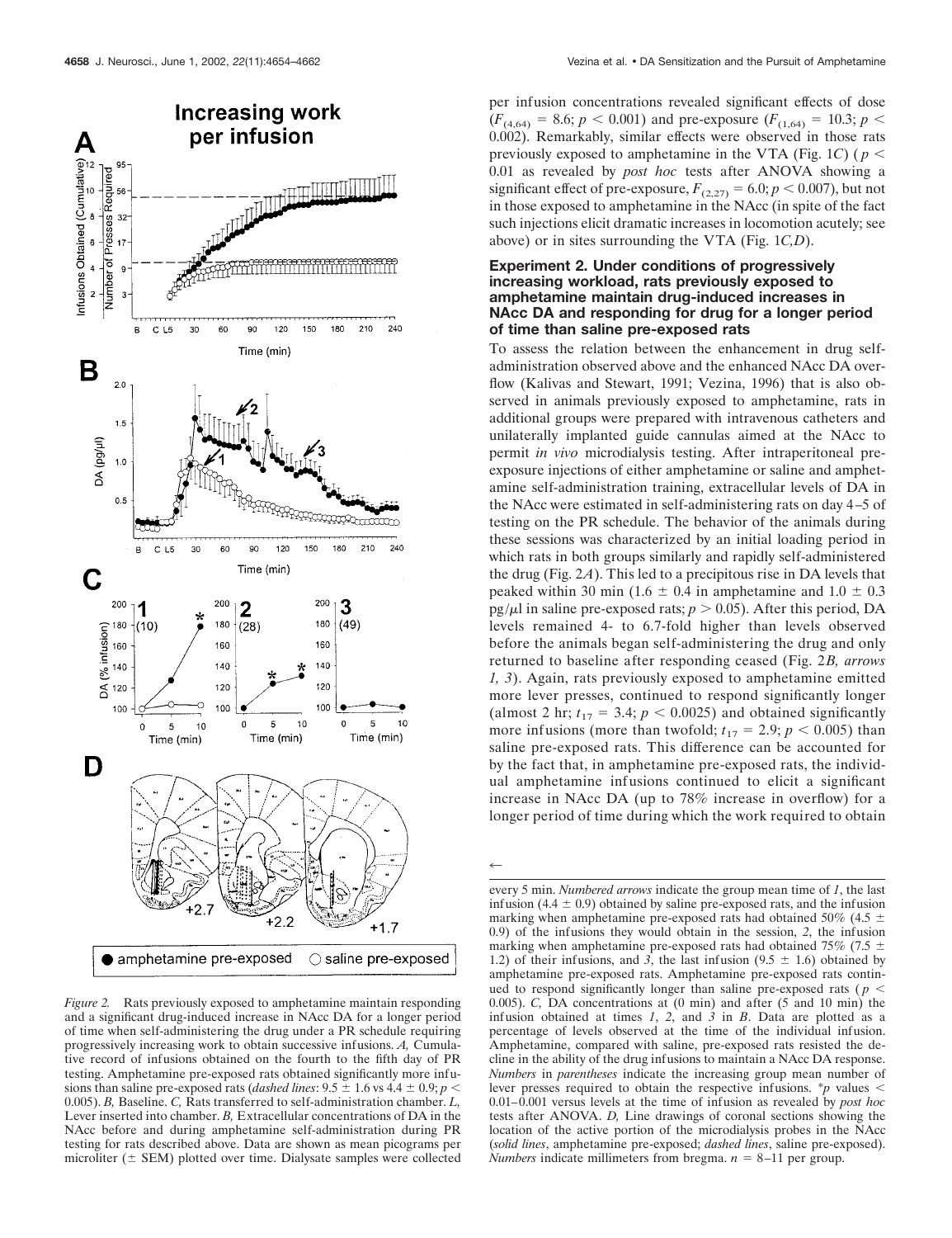

*Figure 3.* Rats for which the work required to obtain infusions is kept constant continue to press and show significant drug-induced increases in NAcc DA through to the last infusion of the session. Data are illustrated as in Figure 2 but for the FR and no drug control groups. FR control rats were trained to emit a constant amount of work (5 presses; FR5) to receive successive amphetamine infusions, were tested for 3 hr, and obtained  $8.5 \pm 0.5$  infusions. *Numbered arrows* in *B* indicate the group mean time of the infusion marking when these animals obtained *1*, 50%

successive infusions increased progressively (Fig. 2*C*). Interestingly, the magnitude of the drug-induced DA overflow observed decreased as the amount of work required to obtain each injection increased. Amphetamine pre-exposed animals were resistant to this decline seen very early in the session in saline pre-exposed animals. In both groups, however, when the amphetamine infusion was no longer accompanied by a significant increase in DA, responding ceased. It is noteworthy that at the time  $(39.5 \pm 8.7 \text{ min})$  of the last infusion  $(4.4 \pm 0.9)$  in saline pre-exposed rats, amphetamine pre-exposed animals had only obtained  $\sim 50\%$  (4.5  $\pm$  0.9) of the total number of infusions  $(9.5 \pm 1.6)$  they would self-administer in the session and, unlike the saline pre-exposed rats, continued to show a robust increase in NAcc DA overflow ( $p < 0.01$ ) after the infusion of amphetamine (Fig. 2*B, arrow 1, C, plot 1*) ( $F_{(2,12)}$  = 7.9;  $p < 0.007$ ; one rat was omitted from this analysis because it self-administered an additional infusion during the 10 min post-infusion period analyzed and, as a result, showed inflated DA values). This significant increase in NAcc DA overflow continued to be in evidence, although less marked, after these animals had obtained  $75\%$   $(7.5 \pm 1.2)$  of their infusions (*p* values  $< 0.01 - 0.001$ ) (Fig. 2*B, arrow 2, C, plot 2*) ( $F_{(2,14)}$  = 13.9;  $p \, < \, 0.001$ ). NAcc DA overflow was not significantly increased after the last self-administered infusion in either group (saline pre-exposed; Fig. 2*C, plot 1*;  $F_{(2,20)} = 0.06$ , NS; amphetamine pre-exposed; Fig. 2*C, plot 3*;  $F_{(2,14)} = 0.2$ , NS).

These findings are in marked contrast to what was observed in control rats for which the work required to obtain infusions was kept constant (Fig. 3) (five presses for each infusion). These animals showed lever press responding that was relatively steady throughout the microdialysis test session (Fig. 3*A*). After the initial rise, DA levels remained 4.3- to 6.6-fold higher than baseline levels throughout the session (Fig. 3*B*). These animals continued to press, and significant increases in NAcc DA ( *p* values 0.05–0.01) were observed in response to the individual amphetamine infusions through to the last infusion of the session (as also reported by others; Ranaldi et al., 1999). The session was terminated by the experimenter at 180 min. The ANOVA conducted on these data revealed significant increases in NAcc DA overflow after the individual infusions marking when these animals had obtained 50% (Fig. 3*C, plot 1*) ( $F_{(2,10)} = 4.8; p < 0.05$ ), 75% (Fig. 3*C, plot 2*) ( $F_{(2,10)} = 11.9$ ;  $p < 0.002$ ) and 100% (last infusion) (Fig. 3*C, plot 3*) ( $F_{(2,10)} = 4.4$ ;  $p < 0.05$ ) of the infusions they self-administered in the session. As shown in Figure 3, *A* and *B*, rats in the no drug control group that received no infusions after depression of the lever showed little pressing and no effect on NAcc DA.

 $\leftarrow$ 

 $(4.2 \pm 0.2), 2, 75\%$   $(6.3 \pm 0.3),$  and 3, 100% (last infusion, 8.5  $\pm$  0.5) of their infusions. *Numbers* in *parentheses* in *C* indicate the constant number of lever presses required to obtain the infusions self-administered at times *1*, *2,* and *3* in *B*. These animals maintained a significant increase in NAcc DA through to the last infusion of the session.  $\ast p$  values < 0.05–0.01 versus levels at the time of infusion as revealed by *post hoc* tests after ANOVA. No drug was delivered to no drug controls. These animals were tested for 100 min and showed little pressing and no effect on NAcc DA. Active portions of microdialysis probes are shown in *D* (*solid lines*, FR control; *dashed lines*, no drug control).  $n = 5-6$  per group.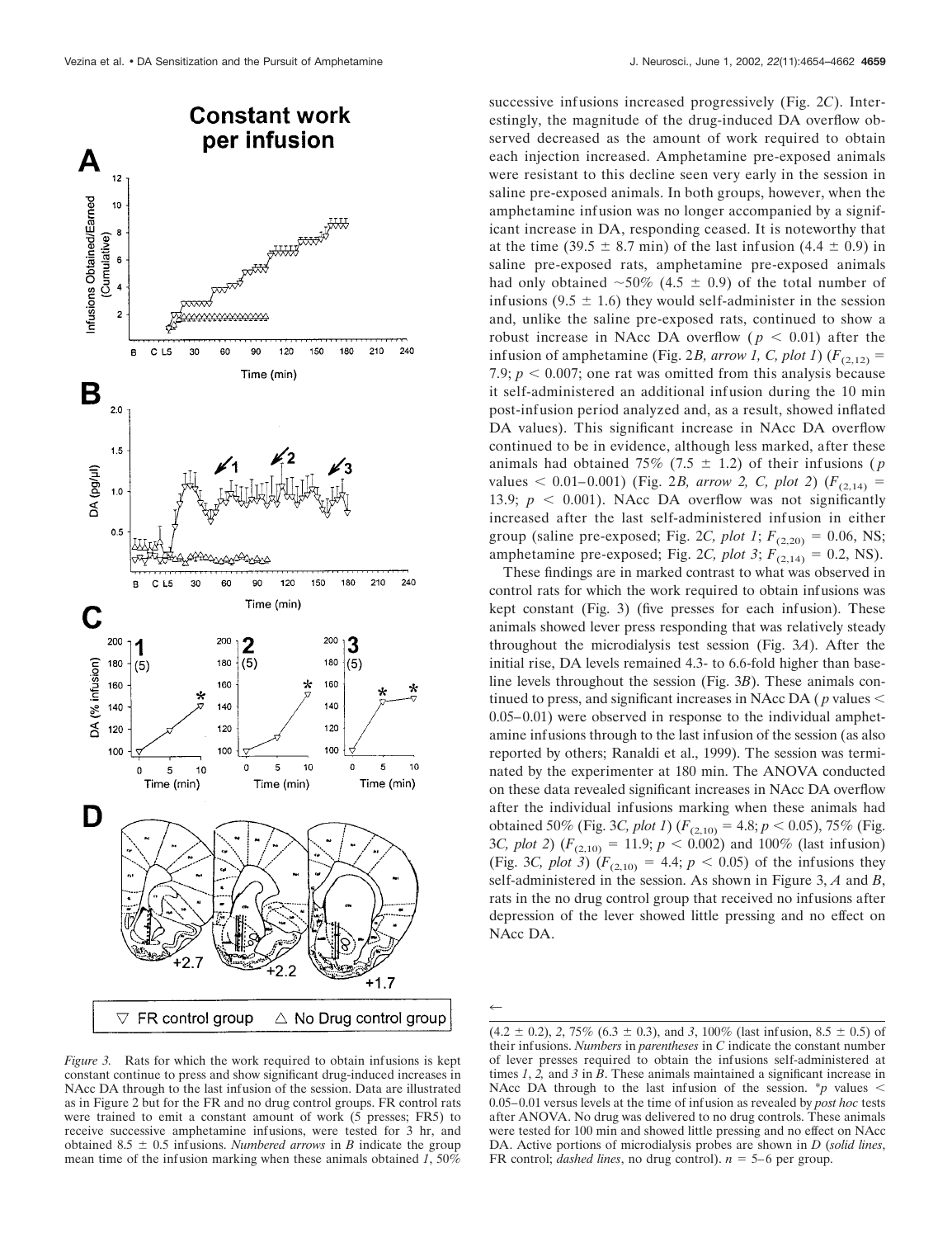# **Experiment 3. Rats previously exposed to amphetamine show enhanced NAcc DA overflow and lever pressing in response to a single priming injection of the drug**

In experiments studying sensitization of amphetamine-induced locomotion and NAcc DA overflow, animals previously exposed to the drug or to saline are typically challenged at some later time with a noncontingent injection of the drug, and its effects are assessed. In self-administration paradigms, noncontingent injections have also been shown to reinstate drug-taking behaviors (Stewart et al., 1984; Shaham et al., 2000; Stewart, 2000). Given that these injections produce enhanced locomotor and NAcc DA effects in amphetamine pre-exposed animals, their effects on the generation of drug-taking behaviors was assessed. Rats in additional groups were trained as above, but on the microdialysis test day were given a single injection of the drug by the experimenter at the beginning of the session. As a result of this single noncontingent priming injection (Fig. 4, *arrows*), all animals showed increases in extracellular levels of DA in the NAcc that were accompanied in time by increased lever pressing, although presses were without consequence in this experiment. Rats previously exposed to amphetamine, however, showed higher levels of NAcc DA in response to the injection ( $t_{14} = 3.2$ ;  $p < 0.005$ ) and made more presses on the lever  $(t_{14} = 1.8; p < 0.05)$  than saline pre-exposed rats. The postinjection difference observed between groups in NAcc DA was also found to be significant when these data were expressed as changes from baseline levels observed before ( $t_{14} = 2.5$ ;  $p < 0.025$ ) or after ( $t_{14} = 2.06$ ,  $p < 0.05$ ) rats were transferred to the self-administration chambers. No significant differences between groups were observed in NAcc DA at either of these times before the priming injection.

## **DISCUSSION**

In the present experiments, it was found that, in a manner similar to what has been observed with locomotion and NAcc DA overflow, rats previously exposed to amphetamine either intraperitoneally or in the VTA, but not in the NAcc, subsequently exhibited enhanced responding for the drug. These rats worked more than untreated animals to obtain the drug when the work required to obtain successive infusions was increased progressively. This progressively increasing workload was found to decrease the magnitude of amphetamine-induced DA overflow observed in the NAcc with successive infusions. When amphetamine no longer increased NAcc DA overflow, responding ceased. Rats previously exposed to amphetamine were more resistant to this decline and maintained responding for the drug for a longer period of time than saline pre-exposed animals. Finally, a noncontingent priming injection of amphetamine produced a greater NAcc DA response and a greater parallel increase in lever pressing in drug compared with saline pre-exposed rats. Together, these results demonstrate a direct relation between drug-induced sensitization of midbrain DA neuron reactivity and the excessive pursuit and self-administration of amphetamine.

The present results confirm previous reports of the effects of intraperitoneal amphetamine pre-exposure on self-administration of the drug using a PR schedule of reinforcement (Mendrek et al., 1998; Lorrain et al., 2000), establish that the same effects are produced by VTA, but not NAcc, amphetamine pre-exposure (experiment 1), and demonstrate that the enhanced drug selfadministration produced is tightly coupled to an enhancement in mesoaccumbens DA neuron reactivity (experiments 2 and 3). Importantly, manipulations known to block the induction of loco-



*Figure 4.* Rats previously exposed to amphetamine show enhanced NAcc DA overflow and lever pressing in response to a single priming injection of the drug. *Top*, Extracellular concentrations of DA in the NAcc before and after a single noncontingent priming injection of amphetamine (1.0 mg/kg, i.p.) on the fourth to the fifth day of PR testing. Data are shown as mean picograms per microliter  $(±$  SEM). The priming injection was made as the levers were introduced into the chambers (*arrow*). Each scheduled completion had no intravenous consequences. *Inset* shows data as mean (+SEM) maximal NAcc DA overflow induced by amphetamine.  $\frac{*p}{0.005}$  as revealed by *t* test. *Bottom*, Nonreinforced lever presses (mean  $\pm$  SEM) after the priming injection (*arrow*) in the rats described above. *Inset* shows the mean (+SEM) number of infusions earned (not obtained) with the corresponding number of presses required.  $* p < 0.05$  as revealed by *t* test. *B*, Baseline. *C*, Rats transferred to self-administration chamber. *L,* Lever inserted into chamber. Line drawings of coronal sections to the side show the location of the active portion of the microdialysis probes in the NAcc. *Numbers* indicate millimeters from bregma. *Solid lines*, Amphetamine pre-exposed; *dashed lines*, saline pre-exposed.  $n = 8$  per group.

motor and NAcc DA sensitization by amphetamine, such as administering a  $D_1$  DA receptor antagonist before each drug preexposure injection (Bjijou et al., 1996; Vezina, 1996), have also been shown to block the enhancement in drug self-administration normally observed after systemic drug pre-exposure (Pierre and Vezina, 1998). Collectively, these findings strongly suggest that facilitation of amphetamine self-administration is a manifestation of sensitization to amphetamine that is mediated by the same neuronal mechanisms that underlie enhanced locomotion and dopamine overflow in response to the drug (Pierre and Vezina, 1998; Deroche et al., 1999). These neuronal mechanisms, initiated by antecedent pharmacological (Kalivas and Stewart, 1991) as well as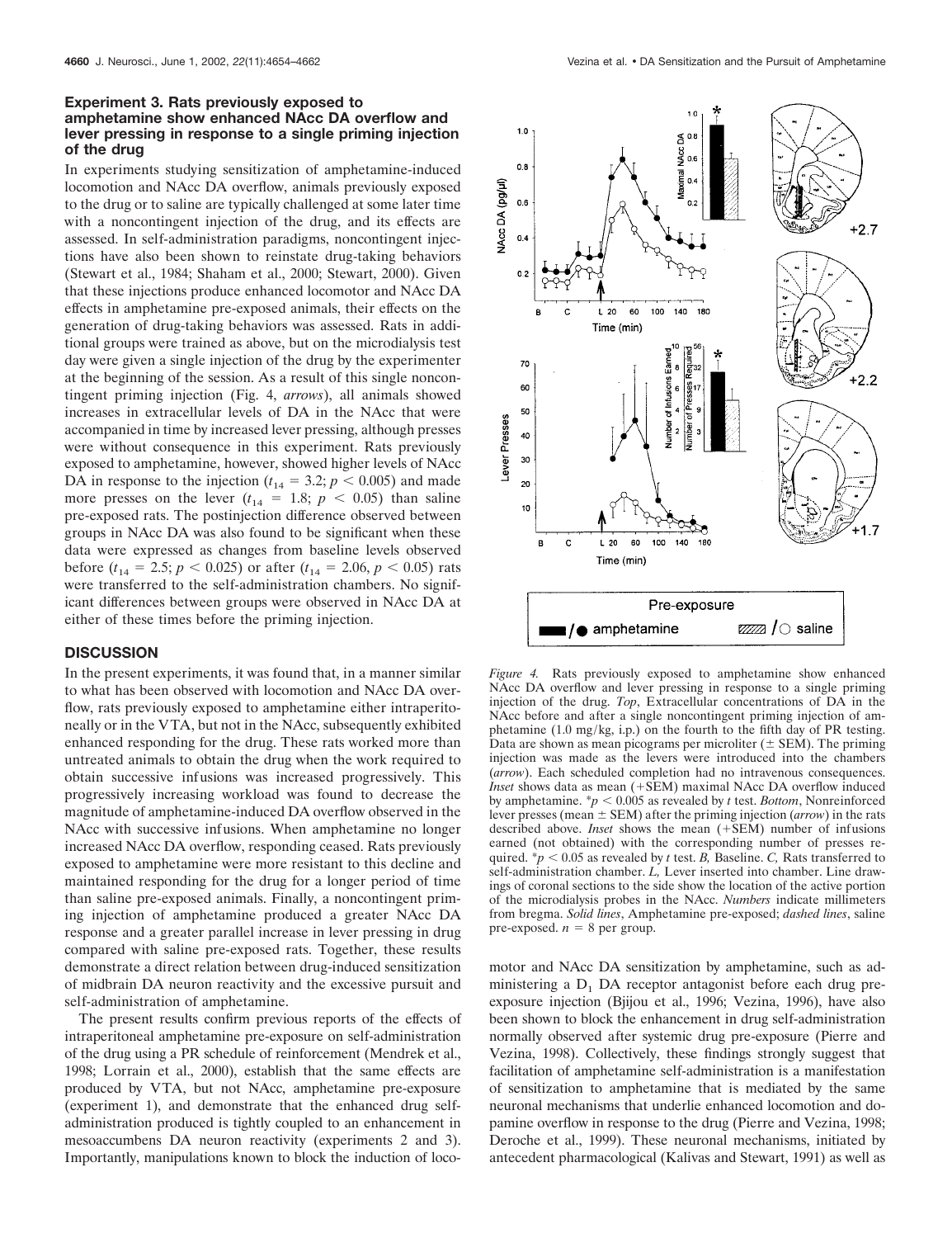nonpharmacological events (Piazza and Le Moal, 1996), may thus underlie the propensity of individuals to engage in drug-taking behavior as well as their liability for relapse, even after prolonged abstinence (De Vries et al., 1998; Tran-Nguyen et al., 1998; Grimm et al., 2001).

Just as amphetamine acts in the VTA, but not in the NAcc, to bring about sensitization of its effects on locomotor activity and DA release in the NAcc (Kalivas and Weber, 1988; Kalivas and Stewart, 1991; Hooks et al., 1992; Perugini and Vezina, 1994; Cador et al., 1995; Vezina, 1996), it appears able by its actions in this site to induce enduring changes that subsequently promote its pursuit and self-administration. These changes appear to be linked not to the act of drug taking, per se, because saline pre-exposed control rats will self-administer drug when little work is required and sufficiently high doses are available, as found with the FR1 and FR2 schedules in experiment 1 and as reported previously (Mendrek et al., 1998; Vezina et al., 1999; Lorrain et al., 2000). Rather they appear to be linked to enhanced motivation to engage in drug-taking behaviors that becomes particularly evident as the effort required to obtain the drug increases (Mendrek et al., 1998; Vezina et al., 1999; Lorrain et al., 2000; this study) or when low drug doses are accessible with little work (e.g., FR1 schedule; Piazza et al., 1989, 1990; Horger et al., 1990, 1992; Valadez and Schenk, 1994; Pierre and Vezina, 1997, 1998; Vezina et al., 1999). The resulting increase in drug taking may thus constitute a troubling behavioral expression of sensitization of the incentive motivational properties of the drug, a phenomenon that may be closely linked to drug craving and abuse in humans (Stewart et al., 1984; Robinson and Berridge, 1993; Deroche et al., 1999).

Enhanced mesoaccumbens DA neuron reactivity was manifested in the present experiments as a greater NAcc DA response to a noncontingent infusion of amphetamine and, when animals self-administered the drug, as an ability of these neurons to more readily maintain a NAcc DA response to amphetamine under conditions of progressively increasing workload. Although the precise mechanisms underlying these manifestations of enhanced neuronal reactivity remain elusive, there are several intercellular and intracellular pathways in place that could easily mediate these effects. For example, blockade of L- or N-type calcium channels and the inhibition of calcium–calmodulin-dependent kinase II has been shown to prevent the enhanced drug-induced DA release normally observed in the NAcc and striatum of stimulant sensitized rats (Pierce and Kalivas, 1997; Kantor et al., 1999). The release of DA by amphetamine has also been shown to require the activation of protein kinase C (Browman et al., 1998; Kantor and Gnegy, 1998). Various afferent inputs to the VTA and the NAcc using different neurotransmitters are well positioned to modulate the enhanced release of DA by stimulant drugs in sensitized animals by means of their actions on such intracellular pathways. These might include the voltage gating of calcium entry into DA neuron terminals by GABAergic and opioid afferent inputs (Morgan and Dewey, 1998; Gray et al., 1999) or actions at receptors with access to these and other kinases as with group I metabotropic glutamate receptors and protein kinase C (Pin and Duvoisin, 1995). It is likely, therefore, that the accrual of adaptations involving second messenger pathways in the mesoaccumbens DA neurons of amphetamine pre-exposed animals underlies, at least in part, the greater NAcc DA response observed in these sensitized animals after a noncontingent infusion of the drug (experiment 3) (Fig. 4). Such adaptations may also underlie the ability of these neurons to resist the progressive decrease in

NAcc DA responding imposed during amphetamine selfadministration by a progressively increasing workload. The effects of this progressively increasing workload could potentially be mediated by afferent inputs capable of regulating intracellular pathways like those described above (experiment 2) (Fig. 2*C*).

Rats for which the work required to obtain infusions was kept constant continued to press for the drug, and significant increases in NAcc DA overflow were observed in response to amphetamine through to the last infusion of the session. The decrease in the ability of amphetamine to maintain these effects under the increasingly demanding conditions of the PR schedule cannot therefore be accounted for by transmitter fatigue brought on by repeated drug exposure. Rather, it appears related to the increasing amount of work required to obtain successive infusions. NAcc DA thus appears to encode the perceived value of the drug effect in relation to the work required to obtain it (Salamone et al., 1997) and to provide the motivational energy to continue responding (Stewart et al., 1984; Szechtman et al., 1994). This information may consequently determine how much responding will be emitted and whether it will continue to be emitted, both in animals self-administering the drug and those responding to a priming injection (Stewart et al., 1984; Marinelli et al., 1998; Stewart, 2000). By generating exaggerated responses to amphetamine, sensitized midbrain DA neurons thus may promote excessive drug seeking and taking whether in the drug-naive individual initiating the behavior when drug concentrations and cost are low (Piazza et al., 1989, 1990; Horger et al., 1990, 1992; Valadez and Schenk, 1994; Pierre and Vezina, 1997, 1998; Vezina et al., 1999) or in the drug-experienced individual self-administering substantially more drug under conditions of escalating cost.

Determining how sensitization of midbrain DA neuron reactivity develops and how its expression can be modulated may help elucidate how such behaviors characteristic of drug craving and abuse develop. It may also help decipher the mechanisms underlying individual differences in vulnerability to substance abuse. Animals that show a greater locomotor response to a novel environment have been reported to be more predisposed to engage in drug self-administration behaviors (Piazza et al., 1989, 1991; Piazza and Le Moal, 1996; Pierre and Vezina, 1997, 1998; Marinelli and White, 2000). Like psychomotor stimulant preexposed rats, these animals also show enhanced NAcc DA responding to novelty (Piazza et al., 1991), tail-pinch stress (Rouge-Pont et al., 1998), amphetamine (Bradberry et al., 1991), and cocaine (Hooks et al., 1991) as well as greater locomotor responding to NAcc infusions of DA (Hooks et al., 1994) and VTA DA cells that exhibit elevated firing rates and bursting activity (Marinelli and White, 2000).

#### **REFERENCES**

- Bjijou Y, Stinus L, Le Moal M, Cador M (1996) Evidence for selective involvement of dopamine  $D_1$  receptors of the ventral tegmental area in the behavioral sensitization induced by intra-ventral tegmental area injections of D-amphetamine. J Pharmacol Exp Ther 277:1177–1187.
- Bradberry CW, Gruen RJ, Berridge CW, Roth RH (1991) Individual differences in behavioral measures: correlations with nucleus accumbens dopamine measured by microdialysis. Pharmacol Biochem Behav 39:887–892.
- Browman KE, Kantor L, Richardson S, Badiani A, Robinson TE, Gnegy ME (1998) Injection of the protein kinase C inhibitor Ro31–8220 into the nucleus accumbens attenuates the acute response to amphetamine: tissue and behavioral studies. Brain Res 814:112–119.
- Cador M, Bjijou Y, Stinus L (1995) Evidence of a complete independence of the neurobiological substrates for the induction and expression of behavioral sensitization to amphetamine. Neuroscience 65:385–395. Crombag HS, Mueller H, Browman KE, Badiani A, Robinson TE (1999)
- A comparison of two behavioral measures of psychomotor activation